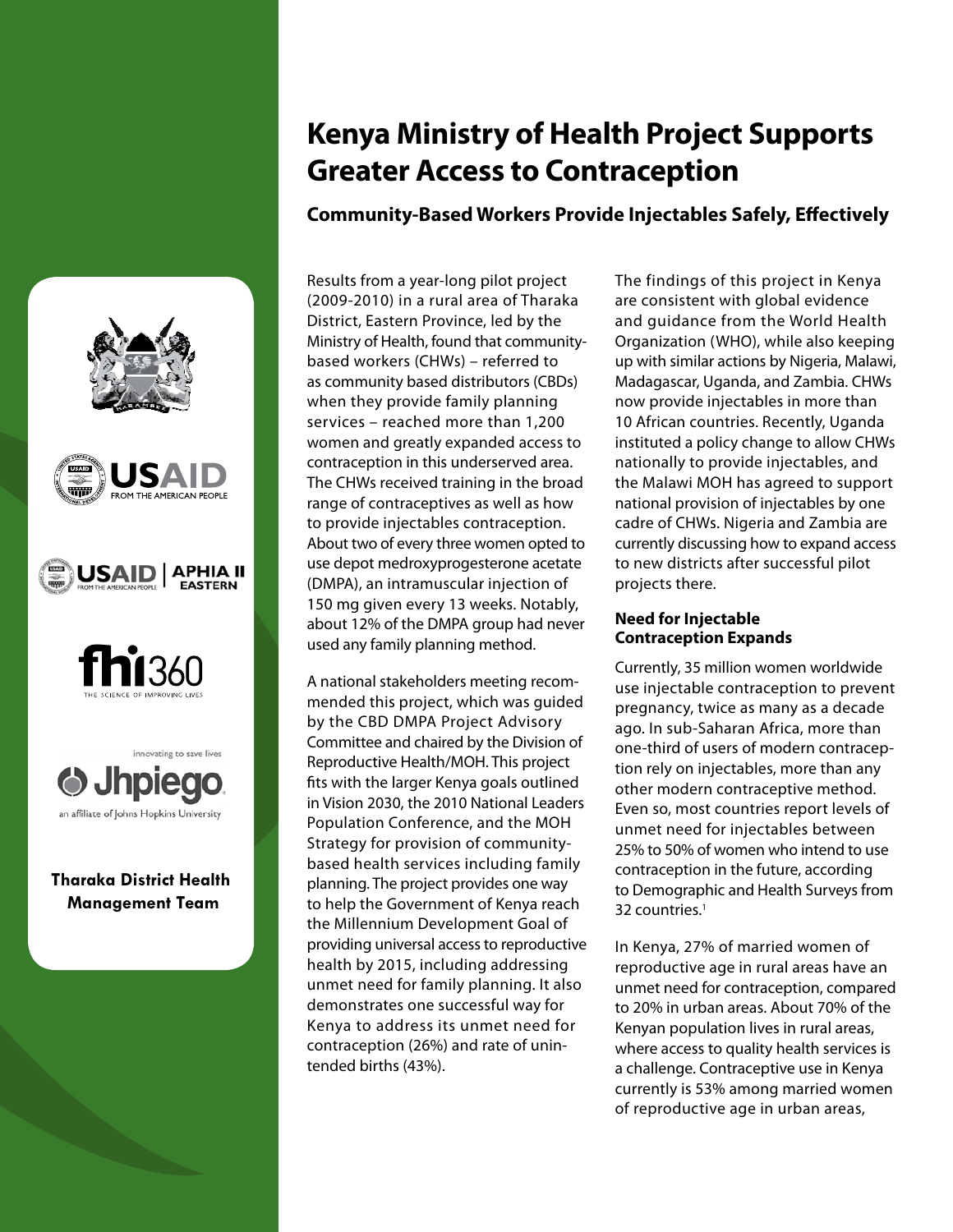## **Kenya: Expanding Access to Injectable Contraception**

compared to 43% in rural areas. Allowing community health workers to provide injectable contraception, which will help the rural areas in particular, would help address this disparity among the underserved population in Kenya.

Injectables are among the most effective contraceptive methods, after intrauterine devices, implants, and sterilization. The majorityof injectable clients use DMPA. WHO has identified only a few medical conditions that limit or prohibit its use. Prior to initiating use, providers need to be able to screen clients for pregnancy and for medical eligibility. They should also be able to provide injections safely and to inform women about delayed return to fertility and potential side effects, including vaginal bleeding irregularities, amenorrhea, and weight gain.

At the global level, a 2009 Technical Consultation hosted by WHO found that global evidence supports the introduction, continuation, and scale of community-based provision of injectable contraception. It concluded that when CHWs receive appropriate and competency-based training, they can "screen clients effectively, provide DMPA injections safely, and counsel on side effects appropriately, demonstrating competence equivalent to facility-based providers of progestin-only injectables."2 The 30 technical and program experts from eight countries and 18 organizations based the conclusion on a review of the global scientific evidence and programmatic experience.3 The United Nations Population Fund, Marie Stopes International, International Council of Nurses, International Federation of Gynecology and Obstretrics, the U.S. Agency for International Development, and others endorsed the consultation findings.

The expansion of CHWs providing

DMPA in African countries is part of the broad trend known as "task shifting" or "task sharing," which supports the use of providers with less medical or paramedical training to deliver some services such as injectable contraception, with appropriate training, supervision, and other supports. The term "CHWs" refers to health workers who have received standardized training outside the formal nursing or medical curricula; countries use various names and training approaches for these cadres.

#### **Kenya Pilot Has Positive Results**

Before services began in the pilot, 31 CHWs were trained during a three-week course that included classroom work on all family planning methods/counseling issues and practicing actual injections on tomatoes/oranges. A two-week clinical practicum followed, where the CHWs did actual injectables under clinical supervisors. CHWs achieved agreed upon competency standards before the actual pilot began. A nurse and public health technician supervised the 31 CHWs; both supervisors reported to the District Public Health Nurse.

The Kenya pilot demonstrated a sharp uptake and continuation of DMPA during the pilot project, from August 2009 to September 2010. Of the 1,245 women reached by the CHWs, 67% (832) opted for DMPA. Of these DMPA users, 14% (118) were new to family planning, 12% (100) were new to DMPA, and 74% (614) were former clinic users. During the same period, the clinics in the area served another 770 DMPA clients.

Besides delivering services, the CHWs also referred clients to health centers during the counseling process if the clients wanted other methods. Of the 1,245 clients reached, 6% (69) were referred to health centers, and most of these (84%) chose long acting and permanent methods. The counseling led one man to obtain a vasectomy.

This project fits with the larger Kenya goals outlined in Vision 2030, the 2010 National Leaders Population Conference, and the MOH Strategy for provision of community-based health services including family planning. It also demonstrates one successful way for Kenya to address its unmet need for contraception (26%) and rate of unintended births (43%).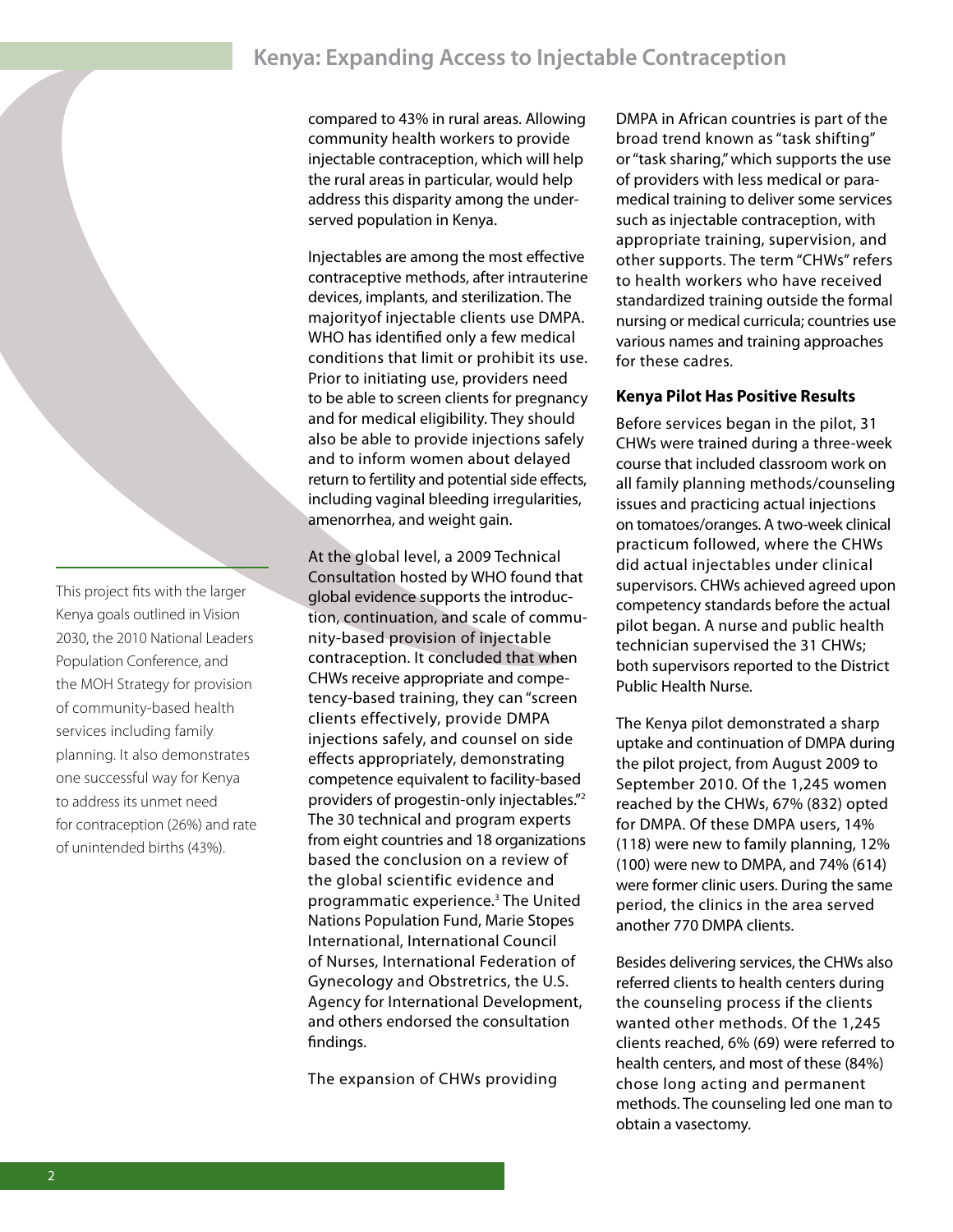Continuation was a notable accomplishment, suggesting high satisfaction with the CHWs from the clients. Seven of ten clients received their fourth injection during the project, a high continuation rate.

During the pilot study, family planning use for all methods tripled in the catchment area from 14% within facilities alone to 46% when the use through CBDs was combined with use through the facilities. Most users chose DMPA. At the clinics, 13% used DMPA, and after adding in use through CBDs, the total DMPA use was 38%.

Notably, during the pilot, no client reported any abscess from the injection. Nor did any CHW report any needle stick injury or other adverse events. The District Health Management Team (DHMT) focused on safety issues in supervision and monitoring. No adverse events were reported. In addition, the supervisor checklist showed that none of the CHWs had problems using the screening checklists for client eligibility.

The Kenya MOH recognizes the important role that nurses in particular have in supporting this effort at expanding family planning options to underserved areas. Nurses at the district level endorsed the pilot project in Tharaka. Nurses can contribute to this expanded access to contraception working as trainers, supervisors, and mentors to the CHWs, as well as providing a crucial link between communities and health center. Working with doctors and other health personnel, the nurses help maintain quality and ensure complete referrals. In the Tharaka project, the DHMT worked with the project team to help ensure involvement of all health provider teams in the three health facilities to which the CHWs were attached.

#### **Potential Impact for Other Underserved Areas**

The Tharaka pilot and expanding services by CHWs in neighboring African countries demonstrate that CHWs can expand access to family planning for underserved women. Clients, providers, and program managers all expressed satisfaction with the services provided. For example, the convenience and lack of a long trip to a clinic contributes to greater uptake of the method.

"We can visit our person (CBD) at any time even on our way from the shamba or market," said one client.

Another said, "We don't have to wear our Sunday best clothes, take the babies along to clinic, and spend the whole day waiting for an injection anymore."

The pilot project demonstrated the importance of male involvement. Reports by the CHWs and a field visit by the Project Advisory Committee found such involvement to be important. One male client said, "These days we take a cup of tea at our neighbor and we discuss real family issues including sexuality, child health, and STIs."

The pilot findings offer a model for broader access throughout Kenya, as part of an expanded community-based family planning strategy. Even so, challenges remain in considering expansion of this service delivery option beyond the pilot.

Supervision is needed. Currently, only one nurse is assigned to a dispensary, which limits the amount of supervision available, specifically for home visits. To address this, the pilot utilized clinic supervision for the CHWs.

At the same time, the pilot sought to demonstrate the importance of working with nurses. Utilizing the support of nurses at the national level remains important to the MOH. It is important

During the pilot study, family planning use for all methods tripled in the catchment area from 14% within facilities alone to 46% when the use through CBDs was combined with use through the facilities. Most users chose DMPA. At the clinics, 13% used DMPA, and after adding in use through CBDs, the total DMPA use was 38%.

Notably, during the pilot, no client reported any abscess from the injection. Nor did any CHW report any needle stick injury or other adverse events. The DHMT focused on safety issues in supervision and monitoring.